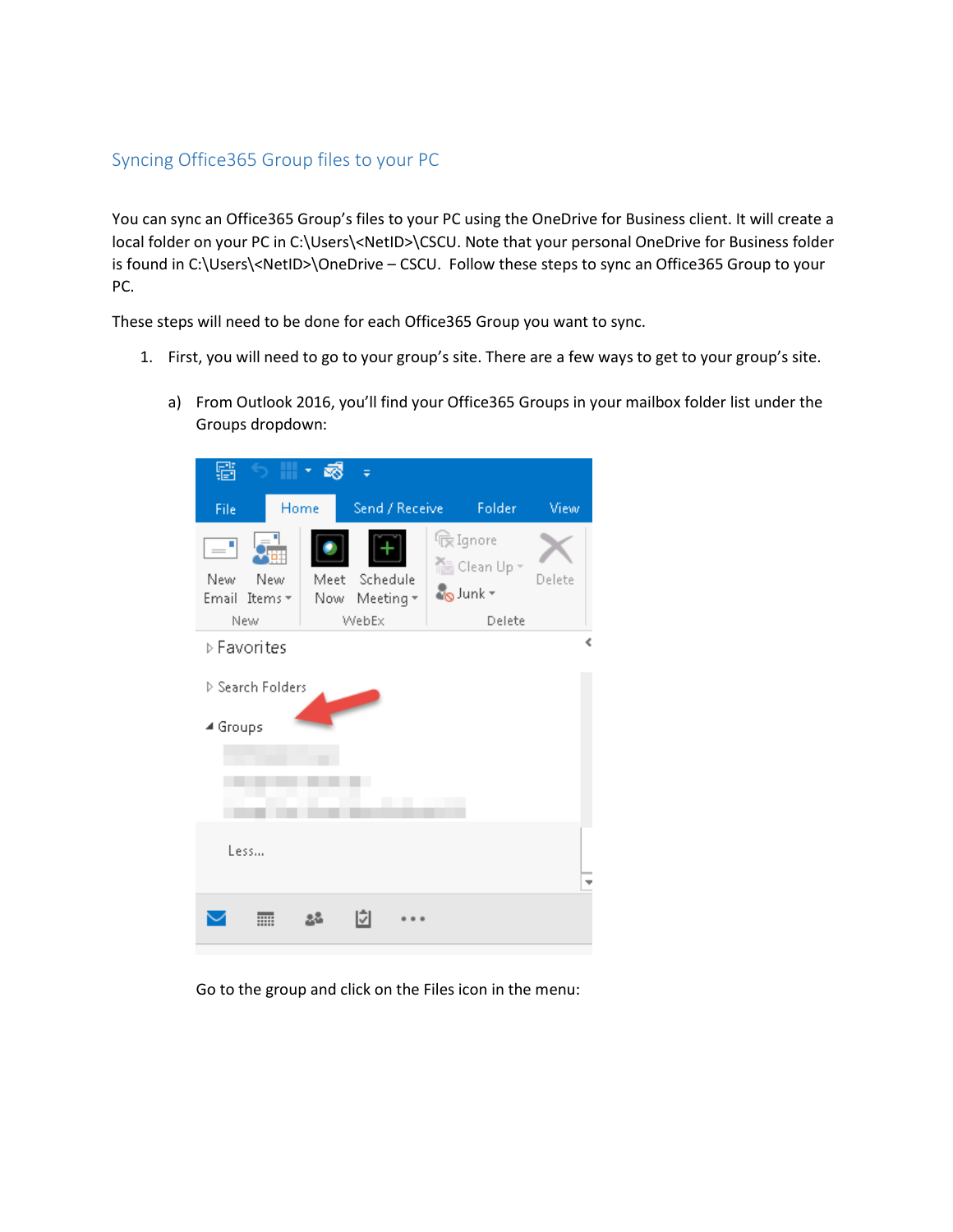

- b) From a browser, visit the group's site
- 2) Once in your group's site, click on Documents, then Sync to launch OneDrive for Business:



A popup will let you know it is launching OneDrive for Business client on your PC:

| Getting ready to sync                                                      |  |
|----------------------------------------------------------------------------|--|
| We're opening OneDrive on your computer                                    |  |
| @commnet.edu<br>Sign in with your<br>account, if prompted.                 |  |
| If nothing happens, you may need to get the<br>latest version of OneDrive. |  |

3) The OneDrive for Business client will then ask you what you want to sync to your PC. If you only want certain folders or everything in the group. Then click "Start sync":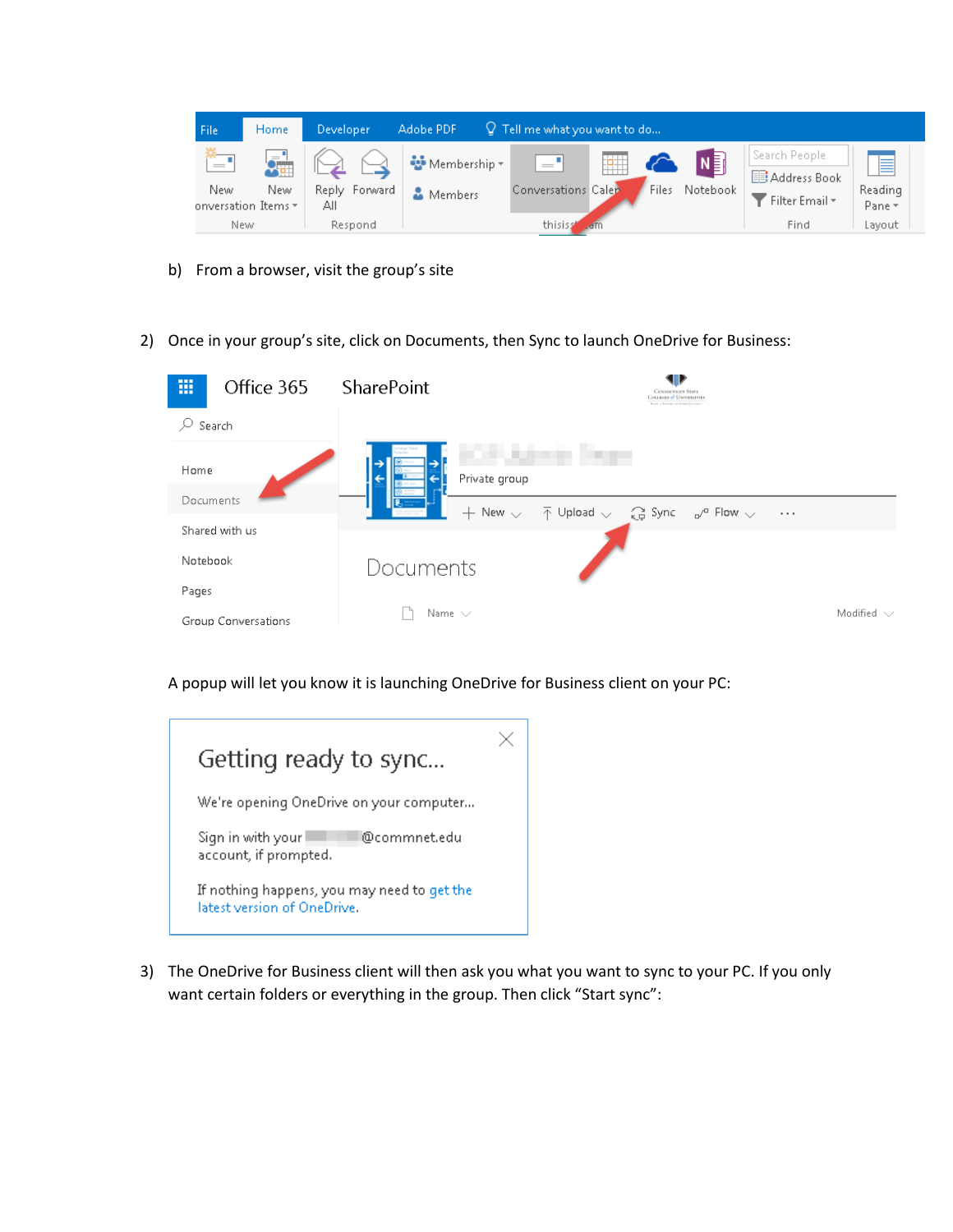

You will see information that it is starting to sync the files to your PC:



Each Office365 group you sync to your PC will create a new location that you can see when you rightclick the OneDrive icon and click settings: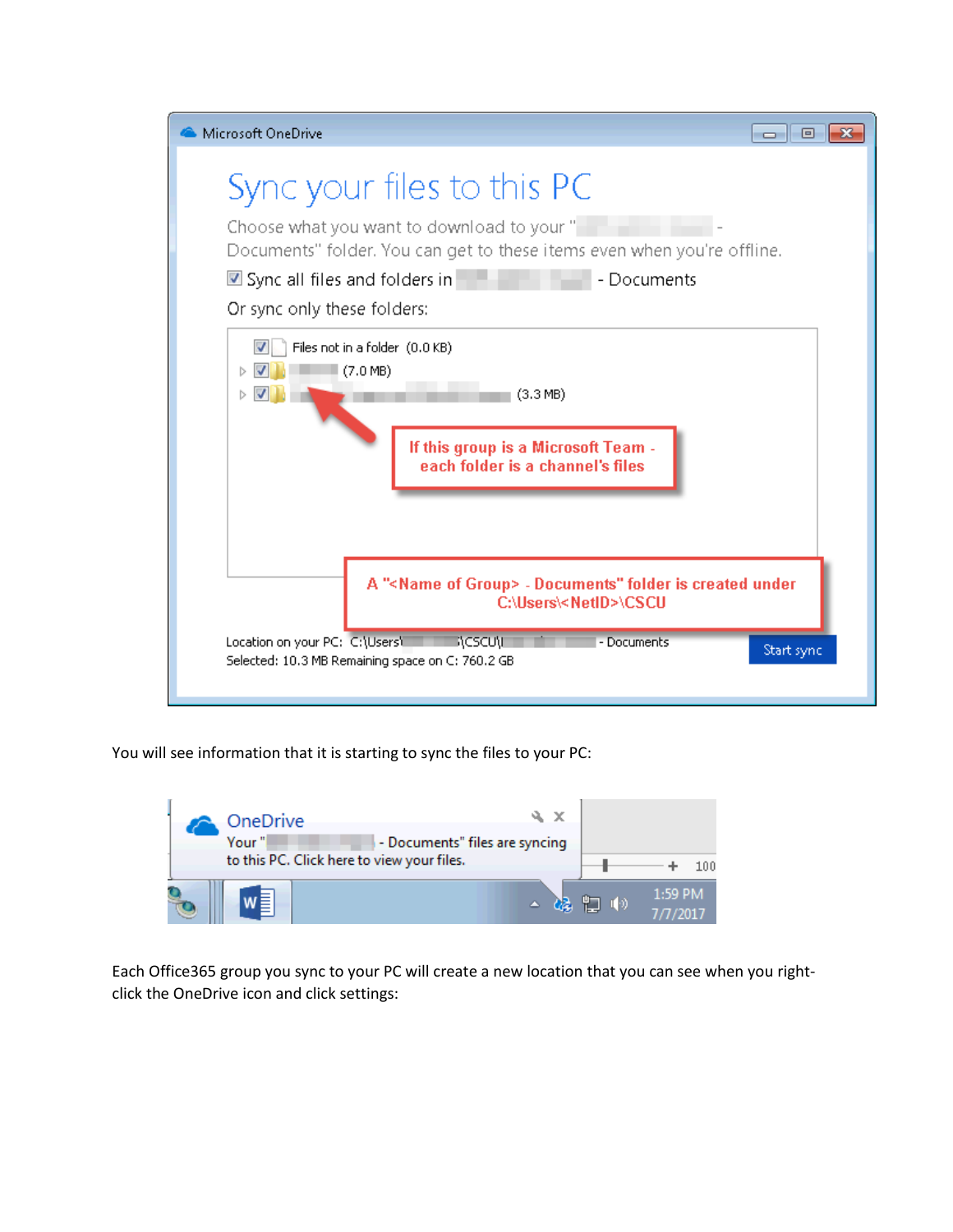

Note that all locations you sync using OneDrive for Business will be found in your C:\Users\<NetID> folder.

Office365 Groups will be found in the "CSCU" folder.

Your OneDrive for Business files will be in the "OneDrive – CSCU" folder